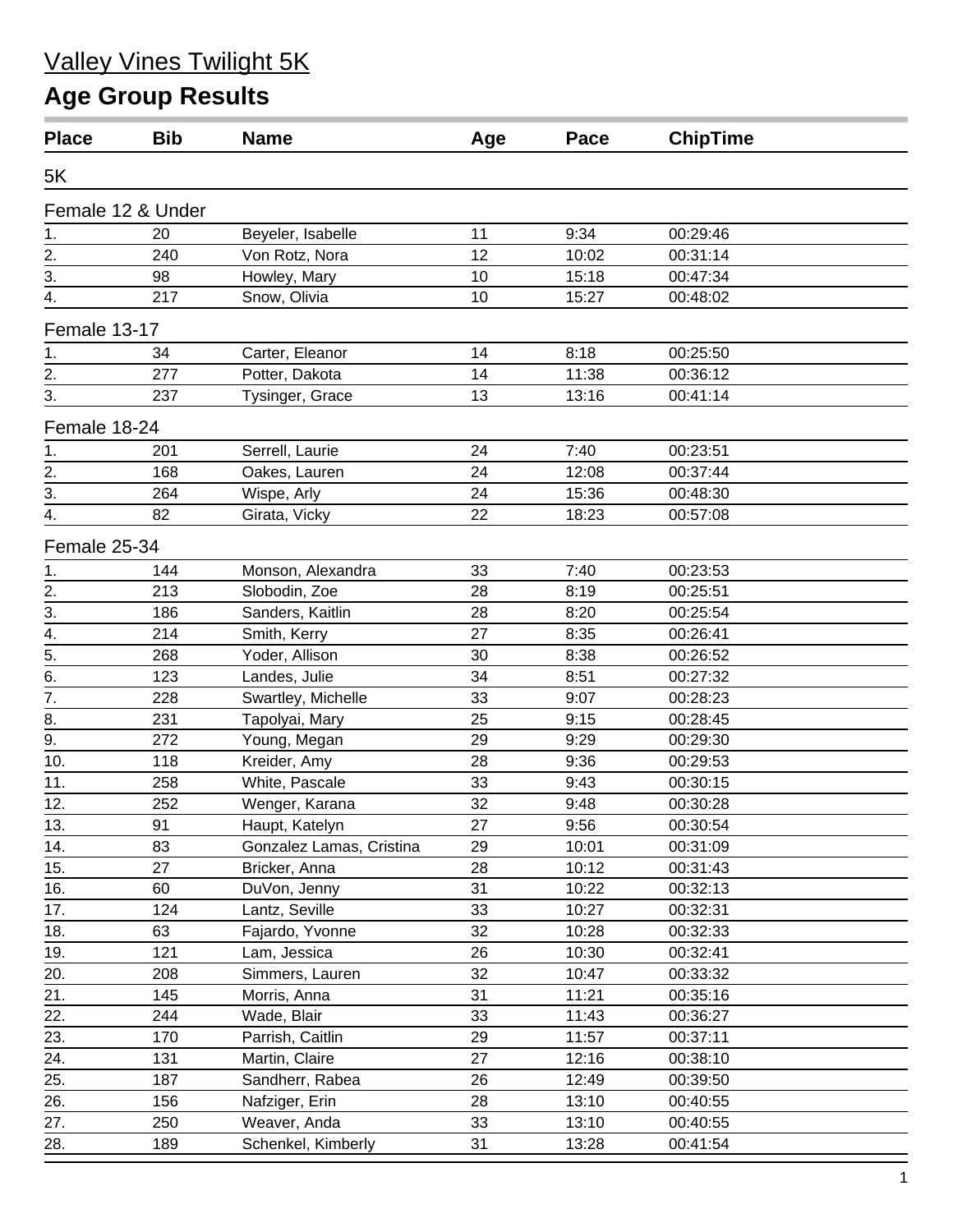### Valley Vines Twilight 5K **Age Group Results**

| <b>Place</b>      | <b>Bib</b>     | <b>Name</b>          | Age | Pace  | <b>ChipTime</b> |  |
|-------------------|----------------|----------------------|-----|-------|-----------------|--|
| 29.               | 169            | Paprocki, Laura      | 32  | 13:58 | 00:43:26        |  |
| 30.               | 26             | Bray, Kate           | 34  | 14:11 | 00:44:07        |  |
| 31.               | 73             | Gardner, Samantha    | 31  | 14:29 | 00:45:01        |  |
| 32.               | 36             | Centeno, Brittany    | 29  | 14:34 | 00:45:16        |  |
| 33.               | 102            | Jensen, Victoria     | 29  | 14:34 | 00:45:18        |  |
| $\overline{34}$ . | 76             | Georgiana, Janelle   | 25  | 16:47 | 00:52:12        |  |
| $\overline{35}$ . | 235            | Travers, Leah        | 27  | 17:20 | 00:53:54        |  |
| 36.               | 94             | Herndon, Kirby       | 25  | 17:21 | 00:53:55        |  |
| 37.               | 253            | Wenger, Taylor       | 29  | 17:52 | 00:55:33        |  |
| 38.               | 81             | Gibson, Shannon      | 32  | 18:26 | 00:57:18        |  |
| Female 35-44      |                |                      |     |       |                 |  |
| 1.                | 6              | Arias, Ana           | 44  | 8:36  | 00:26:46        |  |
| 2.                | 93             | Hensley, Kate        | 43  | 9:13  | 00:28:39        |  |
| $\overline{3}$ .  | 50             | Cook, Lindsey        | 37  | 9:18  | 00:28:55        |  |
| 4.                | 70             | Freid, Rachel        | 37  | 9:20  | 00:29:02        |  |
| $\overline{5}$ .  | 193            | Shenk, Crystal       | 37  | 9:28  | 00:29:28        |  |
| $\frac{6}{7}$     | 52             | Corriston, Amber     | 44  | 9:33  | 00:29:43        |  |
|                   | 58             | Domingus, Sarah      | 39  | 9:37  | 00:29:55        |  |
| 8.                | 233            | Thompson, Laura      | 41  | 9:40  | 00:30:05        |  |
| $\overline{9}$ .  | 205            | Showalter, Sheila    | 35  | 9:45  | 00:30:19        |  |
| 10.               | 180            | Read, Meredith       | 35  | 10:04 | 00:31:18        |  |
| 11.               | 22             | Blosser, Ellen       | 38  | 10:22 | 00:32:13        |  |
| 12.               | 265            | Wood, Carter         | 36  | 10:26 | 00:32:26        |  |
| 13.               | 210            | Skaflen, Andrea      | 42  | 10:36 | 00:32:57        |  |
| 14.               | 164            | Norment, Christy     | 44  | 10:38 | 00:33:04        |  |
| 15.               | 142            | Moll, Renee          | 43  | 10:40 | 00:33:12        |  |
| 16.               | 152            | Munier, Melanie      | 35  | 10:42 | 00:33:17        |  |
| 17.               | 10             | Ballew, Linetta      | 41  | 10:43 | 00:33:19        |  |
| 18.               | 110            | King, Erin           | 42  | 10:56 | 00:34:00        |  |
| 19.               | 167            | Norment, Karen       | 40  | 11:23 | 00:35:24        |  |
| 20.               | 64             | Fallon, Moriah       | 35  | 11:24 | 00:35:26        |  |
| 21.               | 175            | Potter, Bianca       | 37  | 11:39 | 00:36:12        |  |
| 22.               | 96             | Higgs, Stephanie     | 44  | 11:42 | 00:36:24        |  |
| 23.               | 95             | Herrell, Karen       | 42  | 11:43 | 00:36:26        |  |
| 24.               | 23             | Bodle, Amanda        | 41  | 11:52 | 00:36:55        |  |
| 25.               | 222            | Stoneburner, Stormy  | 35  | 12:01 | 00:37:21        |  |
| 26.               | $\overline{2}$ | Adams, Brooke        | 44  | 12:06 | 00:37:39        |  |
| 27.               | 147            | Morton, Laurie       | 44  | 12:36 | 00:39:11        |  |
| 28.               | 68             | Fletchall, Elizabeth | 43  | 12:36 | 00:39:11        |  |
| 29.               | 80             | Gibson, Kristin      | 37  | 13:00 | 00:40:24        |  |
| 30.               | 216            | Snow, Kelly          | 41  | 13:05 | 00:40:42        |  |
| 31.               | 44             | Cofer, Whitney       | 43  | 13:26 | 00:41:45        |  |
| 32.               | 75             | Geisert, Julia       | 37  | 13:28 | 00:41:53        |  |
| 33.               | 238            | Tysinger, Mary Beth  | 44  | 13:31 | 00:42:01        |  |
| 34.               | 14             | Belyea, Amanda       | 41  | 14:01 | 00:43:34        |  |
| 35.               | 263            | Williams, Erin       | 40  | 14:01 | 00:43:35        |  |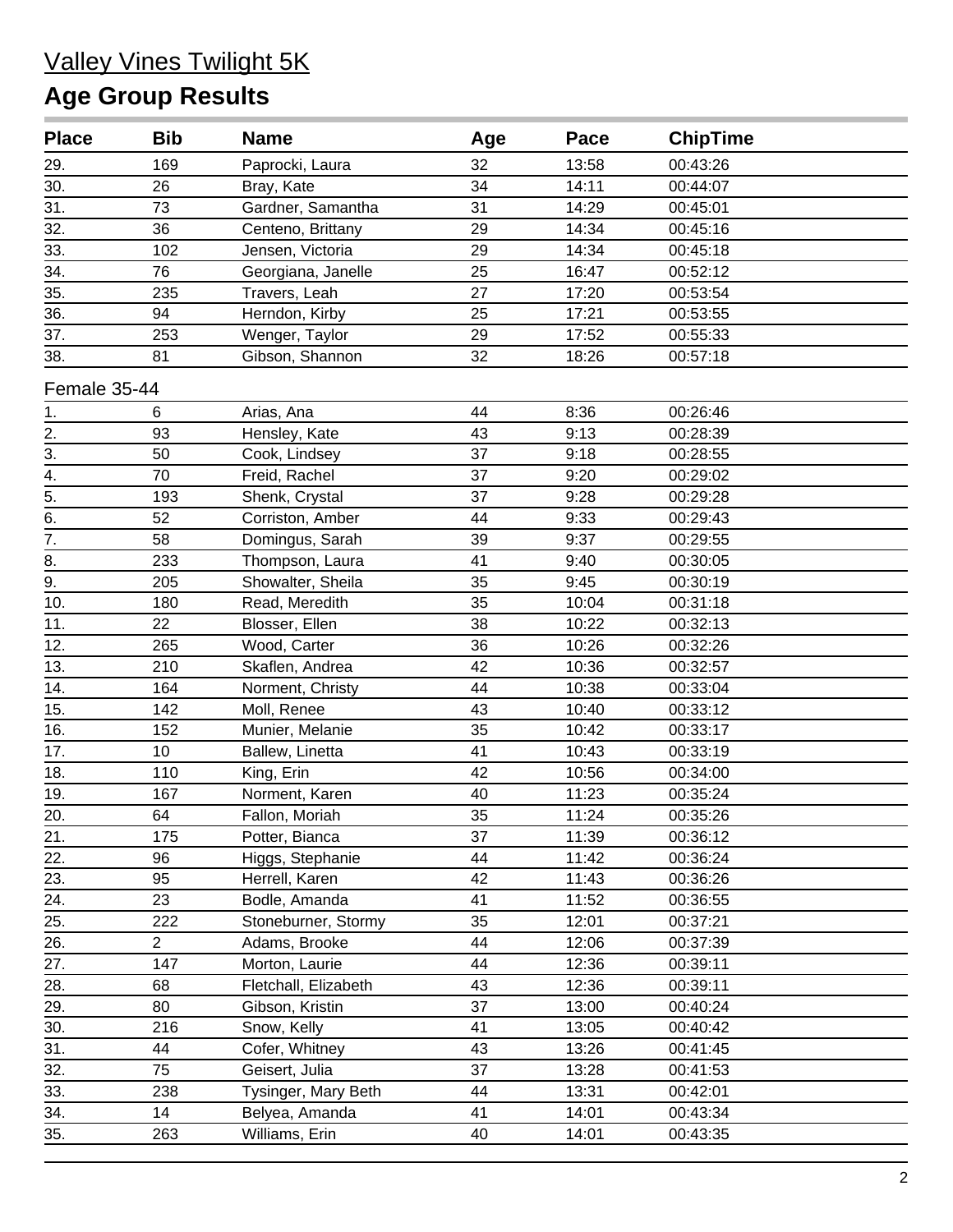#### Valley Vines Twilight 5K **Age Group Results**

| <b>Place</b>                       | <b>Bib</b> | <b>Name</b>          | Age              | Pace  | <b>ChipTime</b> |  |
|------------------------------------|------------|----------------------|------------------|-------|-----------------|--|
| 36.                                | 229        | Tabor, Cara          | 35               | 14:04 | 00:43:45        |  |
| 37.                                | 248        | Wampler, Valerie     | 39               | 14:08 | 00:43:56        |  |
| 38.                                | 234        | Thorne, Holly        | 38               | 14:11 | 00:44:07        |  |
| 39.                                | 174        | Phillips, Emma       | 42               | 14:51 | 00:46:10        |  |
| 40.                                | 69         | Forslund, Elizabeth  | 40               | 16:49 | 00:52:17        |  |
| Female 45-54                       |            |                      |                  |       |                 |  |
| 1.                                 | 129        | Longenecker, Shelby  | 51               | 10:02 | 00:31:12        |  |
| 2.                                 | 225        | Stuart Leslie, Laura | 49               | 10:24 | 00:32:22        |  |
| $\overline{3}$ .                   | 207        | Silvestri, Lori      | 50               | 11:02 | 00:34:18        |  |
| 4.                                 | 38         | Churney, Ivette      | 50               | 11:18 | 00:35:08        |  |
| $\overline{5}$ .                   | 122        | Lam, Melissa         | 50               | 11:49 | 00:36:46        |  |
| 6.                                 | 59         | Drooger, Pamela      | 45               | 12:05 | 00:37:34        |  |
| 7.                                 | 259        | White, Rebecca       | 52               | 12:55 | 00:40:09        |  |
| 8.                                 | 51         | Corbo, Louise        | 51               | 14:26 | 00:44:53        |  |
| 9.                                 | 224        | Stoneham, Karen      | 54               | 14:26 | 00:44:53        |  |
| Female 55-64                       |            |                      |                  |       |                 |  |
|                                    | 232        | Thomas, Pamela       | 63               | 12:53 | 00:40:03        |  |
| $\frac{1}{2}$ .<br>$\frac{2}{3}$ . | 194        | Shenk, Shirley       | 63               | 13:03 | 00:40:34        |  |
|                                    | 43         | Clevenger, Teresa    | 58               | 13:08 | 00:40:50        |  |
|                                    | 74         | Gast, Susan          | 64               | 13:44 | 00:42:42        |  |
| $\frac{4}{5}$                      | 141        | McNeely, Rebecca     | 56               | 14:26 | 00:44:53        |  |
| $\overline{6}$ .                   | 86         | Gregg, Grace         | 61               | 14:29 | 00:45:03        |  |
| $\overline{7}$ .                   | 9          | Baker, Suzanne       | 63               | 16:24 | 00:51:01        |  |
| 8.                                 | 126        | Lilly, Dolly         | 55               | 16:55 | 00:52:35        |  |
| 9.                                 | 104        | Jerlinski, Elizabeth | 60               | 16:55 | 00:52:36        |  |
| Female 65+                         |            |                      |                  |       |                 |  |
| 1.                                 | 204        | Shisler, Mary-Ann    | 67               | 13:32 | 00:42:05        |  |
| 2.                                 | 88         | Haney, Holly         | 67               | 17:22 | 00:54:01        |  |
| Male 12 & Under                    |            |                      |                  |       |                 |  |
| 1.                                 | 165        | Norment, Elliot      | 12               | 7:28  | 00:23:13        |  |
| 2.                                 | 15         | Belyea, Brian        | 12               | 8:50  | 00:27:28        |  |
| 3.                                 | 166        | Norment, Jonas       | 10               | 9:55  | 00:30:49        |  |
| $\overline{4}$ .                   | 276        | Williams, Oliver     | 8                | 10:14 | 00:31:49        |  |
| 5.                                 | 77         | Gibson, Brady        | $\boldsymbol{9}$ | 13:00 | 00:40:25        |  |
| Male 13-17                         |            |                      |                  |       |                 |  |
| 1.                                 | 273        | Young, Jack          | 14               | 6:54  | 00:21:28        |  |
| 2.                                 | 97         | Howley, Kaedon       | 14               | 7:19  | 00:22:45        |  |
| 3.                                 | 239        | Von Rotz, Arlo       | 14               | 7:26  | 00:23:08        |  |
| $\stackrel{4}{-}$                  | 212        | Skaflen, Roe         | 15               | 7:59  | 00:24:49        |  |
| 5.                                 | 108        | King, Dylan          | 16               | 8:46  | 00:27:16        |  |
| 6.                                 | 32         | Butcher, Ryder       | 13               | 11:18 | 00:35:08        |  |
| Male 18-24                         |            |                      |                  |       |                 |  |
| $\frac{1}{ }$                      | 117        | Korotkov, Dmitriy    | 24               | 9:34  | 00:29:45        |  |
|                                    |            |                      |                  |       |                 |  |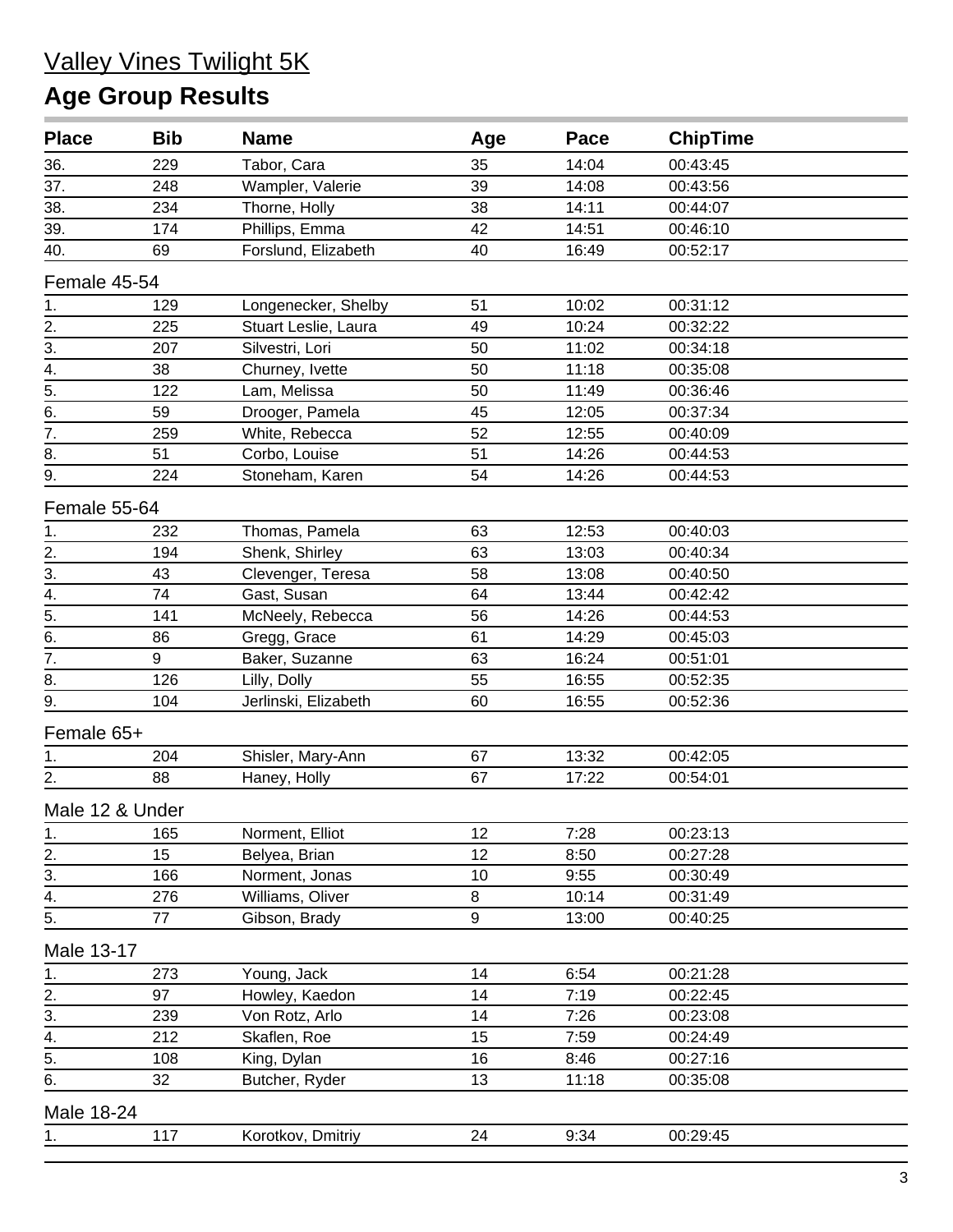#### Valley Vines Twilight 5K **Age Group Results**

| <b>Place</b>     | <b>Bib</b>     | <b>Name</b>         | Age | Pace  | <b>ChipTime</b> |  |
|------------------|----------------|---------------------|-----|-------|-----------------|--|
|                  | 128            | Longenecker, Collin | 23  | 10:01 | 00:31:09        |  |
| $\frac{2}{3}$ .  | 255            | Weston, Matt        | 24  | 10:38 | 00:33:03        |  |
| $\overline{4}$ . | 171            | Pernet, Benoit      | 24  | 10:43 | 00:33:20        |  |
| 5.               | 112            | Kiser, Nick         | 22  | 18:25 | 00:57:15        |  |
| Male 25-34       |                |                     |     |       |                 |  |
| 1.               | 270            | Yoder, David        | 30  | 6:20  | 00:19:43        |  |
|                  | 8              | Armstrong, Talbot   | 30  | 6:44  | 00:20:58        |  |
| $\frac{2}{3}$    | 176            | Prior, Michael      | 30  | 7:57  | 00:24:44        |  |
| $\overline{4}$ . | 179            | Rastatter, Brett    | 26  | 8:18  | 00:25:48        |  |
| $\overline{5}$ . | 190            | Sease, Zach         | 34  | 8:25  | 00:26:11        |  |
| $\overline{6}$ . | 120            | Kreider, Logan      | 27  | 8:43  | 00:27:07        |  |
| $\overline{7}$ . | 119            | Kreider, Carlin     | 30  | 8:44  | 00:27:11        |  |
| 8.               | 188            | Saxman, Nathan      | 28  | 9:07  | 00:28:20        |  |
| $\overline{9}$ . | 109            | King, Eric          | 29  | 9:23  | 00:29:12        |  |
| 10.              | 92             | Haye, Stephen       | 29  | 9:58  | 00:30:59        |  |
| 11.              | 4              | Alfree, Rory        | 33  | 10:13 | 00:31:48        |  |
| 12.              | 25             | Bowman, Charles     | 33  | 10:41 | 00:33:13        |  |
| 13.              | 71             | Fuentes, Jorge      | 27  | 12:07 | 00:37:40        |  |
| 14.              | 33             | Canty, Alex         | 29  | 13:57 | 00:43:24        |  |
| 15.              | 227            | Summers, Andrew     | 28  | 13:59 | 00:43:27        |  |
| 16.              | 236            | Troyer, Cody        | 30  | 17:52 | 00:55:31        |  |
| Male 35-44       |                |                     |     |       |                 |  |
| 1.               | 172            | Peyton, Stanley     | 35  | 6:05  | 00:18:55        |  |
|                  | 5              | Argenbright, Troy   | 40  | 7:03  | 00:21:57        |  |
| $\frac{2}{3}$    | 46             | Combs, Aaron        | 38  | 7:19  | 00:22:47        |  |
| $\overline{4}$ . | 57             | Domingus, Jeff      | 39  | 7:28  | 00:23:14        |  |
| $\overline{5}$ . | 249            | Warren, Michael     | 44  | 7:39  | 00:23:48        |  |
| $rac{6}{7}$ .    | 143            | Moll, Tracy         | 44  | 7:52  | 00:24:29        |  |
|                  | 181            | Read, Phillip       | 36  | 8:06  | 00:25:12        |  |
| $\overline{8}$ . | 99             | Howley, Tim         | 39  | 8:32  | 00:26:32        |  |
| 9.               | 3              | Adams, Jeff         | 43  | 8:38  | 00:26:53        |  |
| 10.              | 230            | Takla, Ahmad        | 36  | 8:47  | 00:27:20        |  |
| 11.              | 211            | Skaflen, Marcus     | 41  | 8:50  | 00:27:29        |  |
| 12.              | 200            | Shifflett, Jason    | 36  | 9:10  | 00:28:32        |  |
| 13.              | $\overline{7}$ | Armstrong, Kirk     | 41  | 9:27  | 00:29:22        |  |
| 14.              | 21             | bianchi, andrea     | 41  | 9:38  | 00:29:58        |  |
| 15.              | 16             | Belyea, Daniel      | 43  | 9:53  | 00:30:46        |  |
| 16.              | 35             | CARTER, JAMES       | 44  | 9:59  | 00:31:03        |  |
| 17.              | 111            | King, Paul          | 44  | 10:19 | 00:32:06        |  |
| 18.              | 257            | Whatley, Paul       | 41  | 10:28 | 00:32:34        |  |
| 19.              | 24             | Boggs, Aaron        | 43  | 10:41 | 00:33:13        |  |
| 20.              | 221            | Stoneburner, Justin | 35  | 12:00 | 00:37:20        |  |
| 21.              | 1              | Abu-Taleb, Yousef   | 41  | 12:03 | 00:37:29        |  |
| 22.              | 203            | Shirk, Calvin       | 41  | 16:26 | 00:51:06        |  |
| 23.              | 45             | Colligan, Ben       | 35  | 17:33 | 00:54:35        |  |
|                  |                |                     |     |       |                 |  |